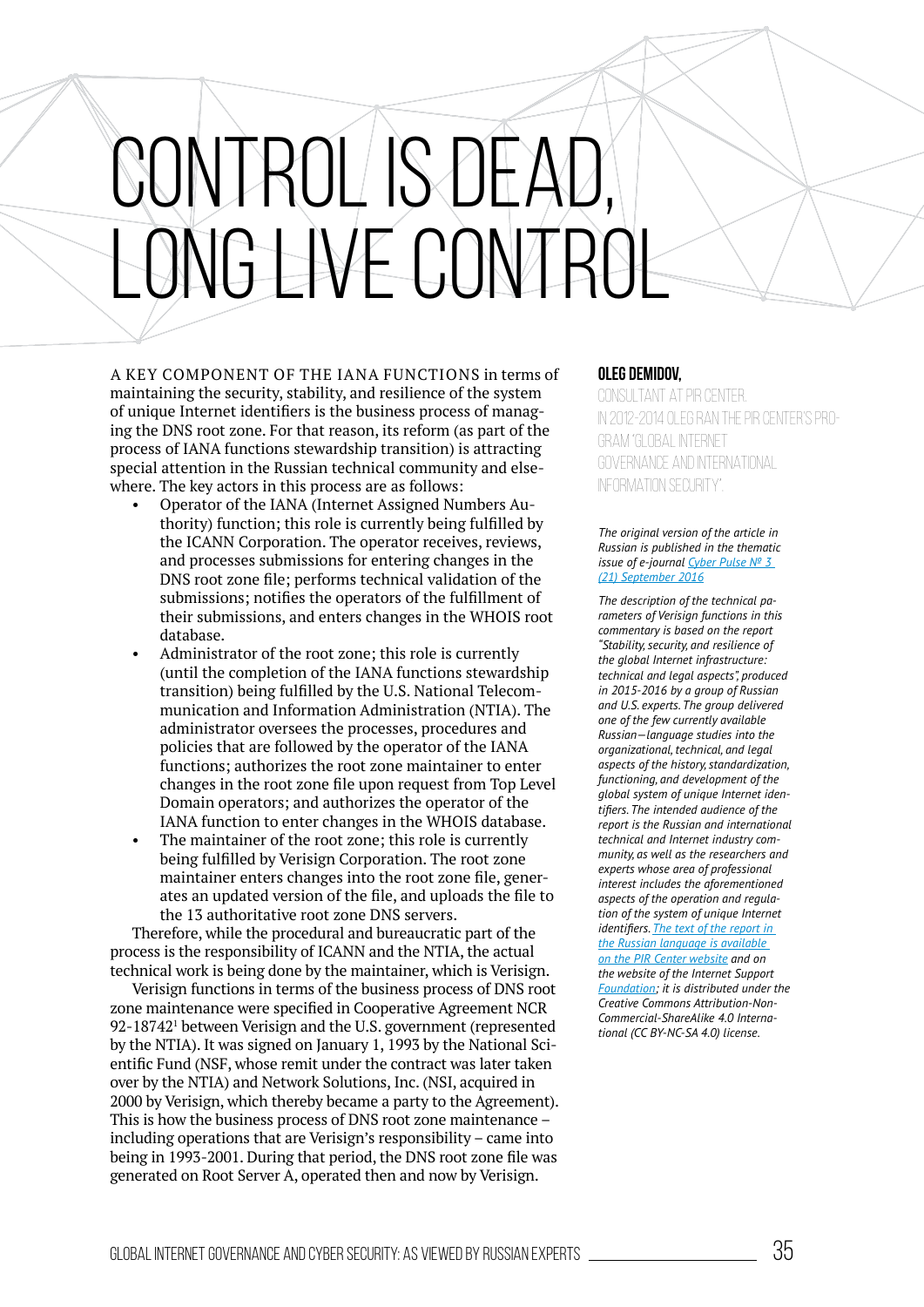In 2001 the business process underwent significant changes. The DNS root zone master server function was transferred from Root Server A to a new hidden distribution master server, also known as the "hidden master". This server is authoritative for the DNS root zone, and there is no Name Server Record for it. The DNS master servers are usually hidden, so this is by no means unique. be that as it may, in November 2001, the 13 root servers, including the former Master Server A, became secondary authoritative servers. The new master generates the DNS root zone file, which is then uploaded to the 13 root servers. The upload is done every 12 hours, regardless of whether there have been any submissions (received or processed) for changes in the contents of the ile in the intervening period.

The fact that verisign is a commercial company affects the transparency of the business process of DNS root zone maintenance. In terms of fulilling these functions, verisign is accountable only to the U.S. government. Details about the work of the master server operated by verisign are mostly unavailable to interested parties. Maintaining the hidden master should fall under the scope of the amended Cooperative Agreement between verisign and the NTIA. but the text of the Agreement does not contain any direct mentions of the hidden master; nor does it explain the need for installing such a server instead of the former primary Server A. Further, verisign's functions as the DNS root zone maintainer are not included on the agenda of the Root Server System Advisory Committee (RSSAC) under ICANN. Establishment of formal relations between ICANN and the root server operators began with the signing in December 2007 of the Mutual Responsibilities Agreement between ICANN and the Internet Systems Consortium<sup>2</sup>. Another RSSAC document, called "Service Expectations of Root Servers", was published as part of that relationship on December 4, 2015<sup>3</sup>. Verisign's only role in that relationship is to operate Root Server A.

As a result, the global Internet community does not have any open information or a clear idea about the business process of root zone maintenance – unlike, for example, the no less important business process of updating the key signing key (KSK) as part of DNS Security Extensions (DNSSEC) process in the DNS root zone. For the latter process, we have very detailed descriptions of the administrative and technical processes, which give us the full picture of the security and resilience procedures, as well as protocols of the KSK update ceremonies<sup>4</sup>.

In that context, the insuficient transparency of the root zone maintenance technical procedures and business processes at verisign is often criticized by the technical community and other stakeholders. In recent years, these criticisms have increasingly focused on the fact that the status of the root zone maintainer functions remained unclear in the context of the IANA functions stewardship transition. Most of the questions about the verisign business process, however, remain technical rather than organizational or legal, such as:

- What is the software and hardware used to generate the DNS root zone file?
- How does Verisign ensure the security of the root zone file when it uploads it from the hidden master to the secondary authoritative servers?
- has there been any standardization in ensuring the security, stability and resilience of the hidden master function and the root zone file upload? which parts of the technical community were involved in that standardization?
- Is the work of the hidden master subject to independent external audit, and if so, who is the auditor?

Outside parties know only parts of the answers to these questions. It is known, for example, that verisign uses the Transaction SIGnature (TSIG) protocol to secure the upload of the root zone file. TSIG is a network-level protocol that is mostly used in the DNS, and standardized in RFC 2845<sup>5</sup> . In this protocol, shared secret keys and one-directional hashing are used for cryptographically protected authentication of each connection endpoint. In the DNS root server system, a secret TSIG key is generated thrice a year during informal meetings between root server representatives that take place on the sidelines of the Internet Engineering Task Force (IETF)<sup>6</sup>.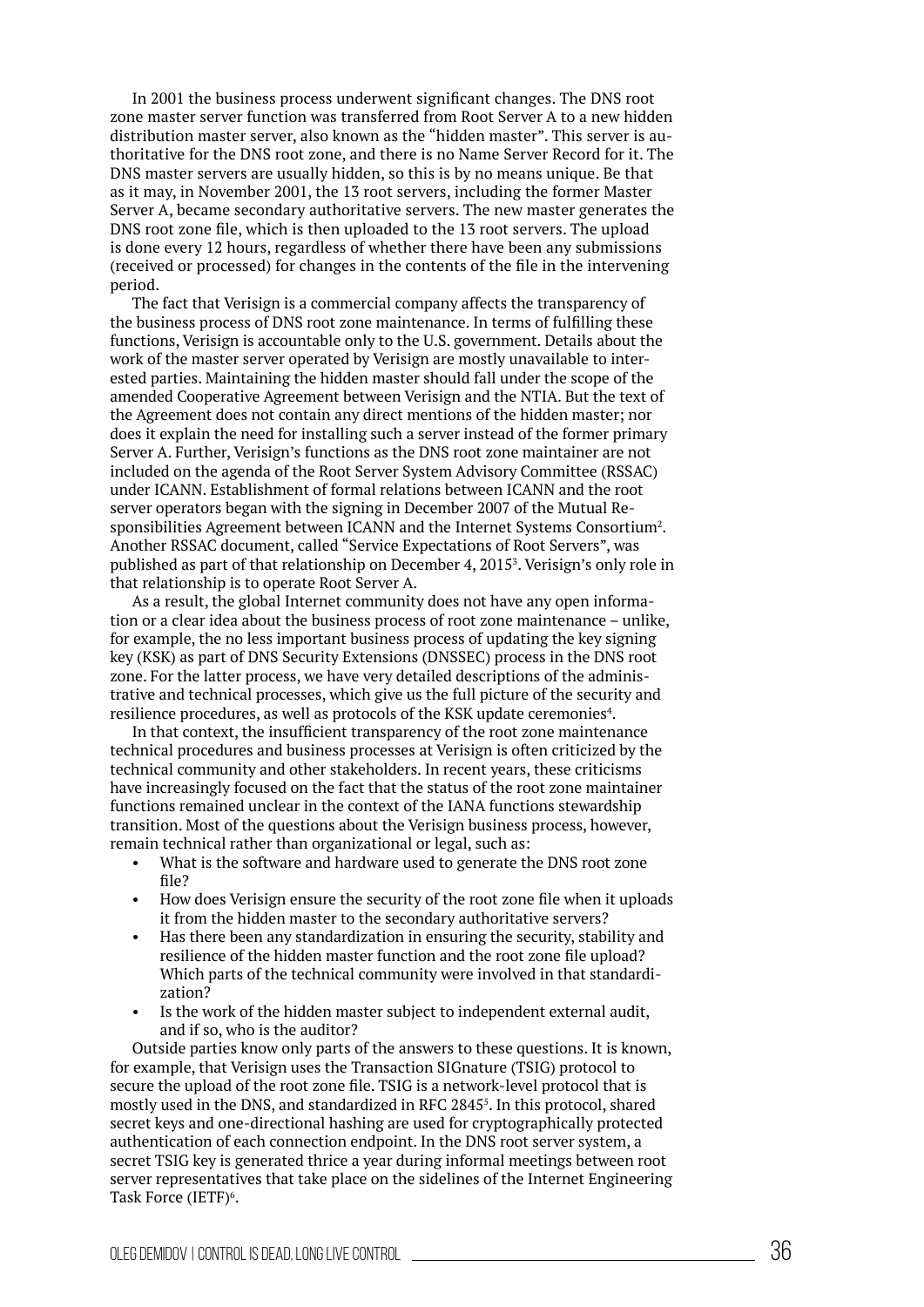It is hard to give a substantive answer to many of the questions without being able to observe the business process itself, or without access to its detailed description. For example, is the use of TSIG enough to eliminate the risk of the root zone file being tampered with during the upload from the hidden master? Is the hidden master itself suficiently secure, and does it have suficient redundancy to withstand a major security incident, including a targeted external attack (such as an attempt to replace a root zone file with a doctored version during the upload to the operators of the root zone servers)? Technically, it is clear that the verisign functions should be more transparent, at least to the technical community.

The debate about managing the unique identifiers system in connection with the IANA functions stewardship transition has drawn additional attention to the status of verisign. In an NTIA statement of March 14, 2014, which was the starting point for the transfer of the U.S. government's coordinating role, the role of the DNS root zone maintainer in the current architecture of managing the unique identifiers was mentioned among other issues that should be resolved as part of the so-called IANA Transition process. The neutral phrasing of the statement did little to hide the obvious message: if the NTIA is withdrawing from the system of relations connected to the IANA functions, then clearly the U.S. Department of Trade should also withdraw from its direct contractual relationship with verisign. Otherwise, the entire process would be little more than a half-measure because the U.S. government would retain its de facto control of the technical processes in the DNS root zone.

Even more radical ideas have been voiced on the sidelines of various international meetings and discussions. verisign does not have any exclusive right to fulfil the function of the root zone maintainer, though it does have a wealth of experience in the matter and a well-established business process. Nevertheless, the process itself is not uniquely challenging or resource-intensive; it does not require the development and maintenance of any complex infrastructure. It is in fact quite simple, and requires only a single site (provided that there is adequate redundancy) to run smoothly. It does not have a complex hierarchy of processes; it has very few participants, and it has a bare minimum of the external perimeter that could potentially be used for an external attack. It is, however, critically important for all Internet users, governments, and businesses because it directly underpins the work of the global DNS (though not the work of the Internet as such) – hence the insistent questions being asked about it. In other words, there are many other entities that could do the job equally well.

Representatives of the Russian Internet community have voiced the following two ideas: 1) verisign functions should be transferred to IANA itself (or rather, to the PTI), thereby removing the unnecessary third party, and 2) Verisign functions should be transferred to a neutral technical entity that is independent from ICANN (unlike the PTI, which is after all an affiliate of the Internet Corporation). Implementing these ideas would be a major step towards the separation of the IANA functions, which has become one of the key principles in the stewardship transition. Possible candidates for the role of the root zone maintainer include RIPE NCC, one of the most active and advanced regional registries. For both of the aforementioned Russian proposals, however, there is an unfortunate reservation: the United States and verisign itself would never allow them to be implemented. verisign would be led by purely commercial considerations; being the root zone maintainer is a major symbolic and reputational asset. The U.S. government, for its part, would not allow verisign functions to be transferred to a foreign entity because it wants any future DNS root zone maintainer to remain in U.S. jurisdiction. It has no interest in launching a garage sale of its supervisory powers, and the Republicans in Congress would surely go berserk at such a turn of events.

After the launch of the IANA functions stewardship transition process in 2014, the root zone maintainer issue somehow fell off the back of the wagon, and up until the second half of 2015, attempts to restart this public discussion at ICANN conferences went for naught. The question was, however, discussed privately between ICANN, the NTIA, and verisign itself. The decisive factor was probably the pressure put on ICANN by the ICG, which consistently – and fairly – argued that without the NTIA's withdrawal from the root zone maintenance arrangement,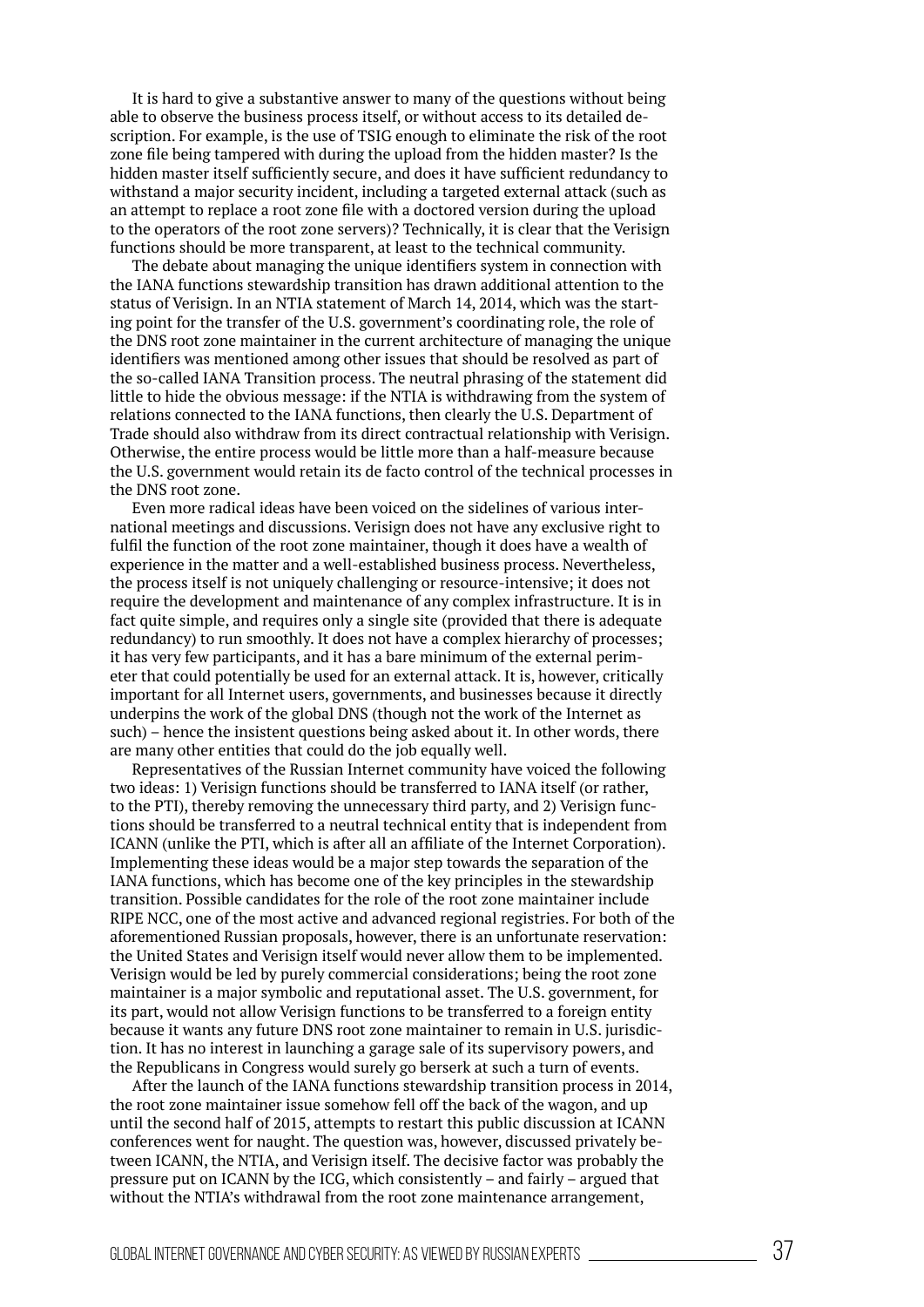the entire transition process would be pointless. by October 2015, the decision to exclude the NTIA from root zone maintenance and to draw up a new cooperative agreement between ICANN and verisign had been taken and formulated in an ICANN/Verisign Joint Proposal on root zone administrator functions<sup>7</sup>.

The decision was reflected in March 2016 in the final Proposal submitted for the NTIA's consideration by the Coordinating Group for the IANA Functions Stewardship Transition<sup>8</sup>. The Proposal noted that after the completion of the transition, the anticipated agreement between the PTI and the root zone maintainer would be required once the NTIA has withdrawn from the DNS root zone maintenance process. The Proposal also emphasized that the complete and inal transition of stewardship would require a revision of the relationship between the current IANA functions operator (ICANN), the current DNS root zone maintainer (verisign), and the current root zone administrator (the NTIA). The key point here is that the Proposal, which was quickly accepted by the NTIA, stated that before the completion of the IANA functions stewardship transition, ICANN and verisign should sign a written agreement without the NTIA, and that the agreement should be made available for public review before it enters into force<sup>9</sup>.

The draft agreement on DNS Root Zone Maintainer services between the Internet Corporation and verisign was released for public review on June 29, 2016. In August, the draft Agreement was approved by the ICANN board. The document specifies the following list of Verisign functions, which is somewhat different from the previous list in terms of its phrasing $10$ :

- Perform technical validation of the data received from ICANN as part of the DNS root zone change submission;
- Notify ICANN of whether the submission meets the necessary requirements;
- Edit, generate, sign (using DNSSEC), and publish the new root zone file;
- Notify DNS root server operators of the availability of the new file;
- Serve as the Zone Signing Key (ZSK) operator for the DNS root zone;
- Perform emergency root zone file generation at ICANN request.

verisign is expected to perform these functions for eight years, for a symbolic remuneration of 300,000 dollars a year, paid by ICANN. Importantly, there is now a clearly defined algorithm for appointing a new root zone maintainer.

Another aspect of the draft Agreement, which is especially interesting in the context of the discussion on whether the U.S. government is genuinely relinquishing control of the unique identifiers system, is contained in Article 8, Paragraph d) of the Agreement (Suspension of Services). Under the terms of that article, verisign may suspend any of the Services and/or Additional Services, in whole or in part, and/or suspend access to its Root Zone Maintenance System (RZMS, which includes the root zone file upload server and an FTP file server) to comply with applicable U.S. laws. Verisign's right to suspend includes, in each case, only to the extent necessary to comply with such Law:

- 1. revoking the right of access (License) to verisign RZMS (ICANN needs that access to supply Service Data in order to authorize its root zone change submissions); suspending or otherwise restricting ICANN's access to the verisign RZMS;
- 2. stopping the acceptance of Service Data from ICANN;
- 3. delaying, denying, deleting, freezing, or transferring the Root Zone File, and
- 4. taking such other action, all as required to comply with such Law.

This section of the draft Agreement makes it perfectly clear that the NTIA's withdrawal from root zone maintenance will in no way deprive the U.S. government of the legal instruments to re-exert full control of the process, if need be. DNS root maintenance still resides in U.S. jurisdiction.

There is a proviso that Verisign shall notify ICANN in advance of any actions to suspend and/or restrict the provision of root zone maintenance services – unless of course such notification would break the law – and that it shall in any case immediately notify the Internet Corporation after taking such action. That is a small consolation, but better than nothing.

The Agreement is still at the draft stage, and it is not clear when it might be signed and enter into force. This is unlikely to happen simultaneously with the